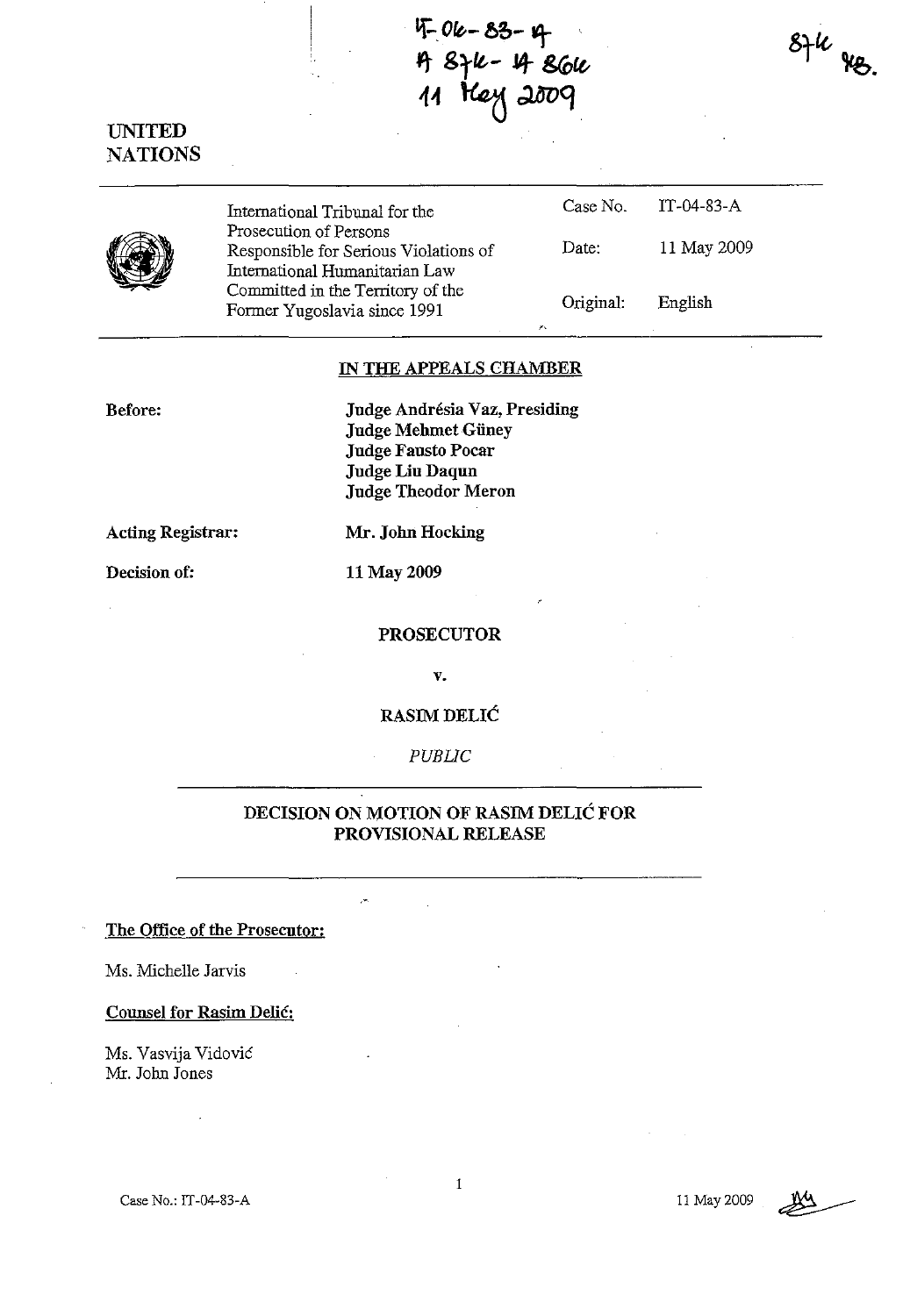1. The Appeals Chamber of the International Criminal Tribunal for the Prosecution of Persons Responsible for Serious Violations of International Humanitarian Law Committed in the Territory of the Fonner Yugoslavia since 1991 ("Appeals Chamber" and "International Tribunal", respectively), is seized of a motion requesting provisional release pursuant to Rule  $(5 \text{ } \Omega)$  of the Rules of Procedure and Evidence of the International Tribunal ("Rules"), filed confidentially by Rasim Delić ("Delić") on 3 April 2009.<sup>1</sup> The Prosecution filed confidentially its response on 14 April 2009, opposing the Motion.<sup>2</sup> Delic filed his reply on 17 April 2009.<sup>3</sup>

## **I. BACKGROUND**

2. Delic voluntarily surrendered to the custody of the International Tribunal on 28 February 2005, immediately after being made aware that he had been indicted by the International Tribunal.<sup>4</sup> On 15 September 2008, Trial Chamber I ("Trial Chamber") found him gnilty, pursuant to Articles 7(3) and 3 of the Statute of the International Tribunal, for the crime of cruel treatment committed by his subordinates against prisoners of the Anny of the Republika Srpska detained in Livade/Kamenica Camp in July-August  $1995$ .<sup>5</sup> The Trial Chamber acquitted Delic on all other counts of the Indictment.<sup>6</sup> As a result, Delic was sentenced to a term of three years' imprisonment, subject to credit for the 488 days spent in detention in accordance with Rule  $101(C)$  of the Rules.<sup>7</sup> The Appeals Chamber is currently seized of two appeals against the Trial Judgement; one filed by Delić against his conviction, $\delta$  the other filed by the Prosecution against the sentence.<sup>9</sup>

 $<sup>1</sup>$  Appellant's Motion for Provisional Release (Confidential), 3 April 2009 ("Motion").</sup>

<sup>&</sup>lt;sup>2</sup> Prosecution Response to Delic's Motion for Provisional Release (Confidential), 9 April 2009 ("Response"). The Response is dated 9 April 2009 but it was filed on 14 April 2009. However, the Appeals Chamber notes that it was filed **on time pursuant to the Rules and Practice Direction.** 

<sup>3</sup> Appellant's Reply to "Prosecution Response to Delio's Motion for Provisional Release" (Confidential), 17 April 2009  $\int_{4}^{\infty}$ Reply").

<sup>4</sup>*Prosecutorv. Rasil1l Delir!,* Case No.lT-04-83-T, Judgement, 15 September 2008 ("Trial Judgement"), para. 596.

<sup>4</sup> Trial Judgement, para. 573.

<sup>&</sup>lt;sup>5</sup> Trial Judgement, paras 557, 596.

<sup>6</sup> Trial Judgement, para. 596.

<sup>7</sup> Trial Judgement, para. 597. The operative indictment in this case is that of 14 July 2006 ("Indictment"). *See Prosecutor v. Rasim Delie,* **Case No. IT-04-83-T, Decision on the Prosecution's Submission of Proposed Amended**  Indictment and Defence Motion Alleging Defects in Amended Indictment, 30 June 2006; *see* also Trial Judgement, Annex B, para. 4.

s Indones, Premission Controller and March 2008; Defence Appellant's Brief (Confidential), 26 December 2008 (Public Redacted Version filed on 7 January 2009); Prosecution Response Brief (Confidential), 9 February 2009 (Public Redacted Version filed on 17 February 2009); Appellant's Reply Brief (Confidential), 24 February 2009 (Public Redacted Version filed on 27 February 2009).

Prosecution's Notice of Appeal, 15 October 2008; Prosecution's Appeal Brief, 14 November 2008; Defence Respondent's Brief, 11 December 2008; Prosecution's Reply Brief, 22 December 2008.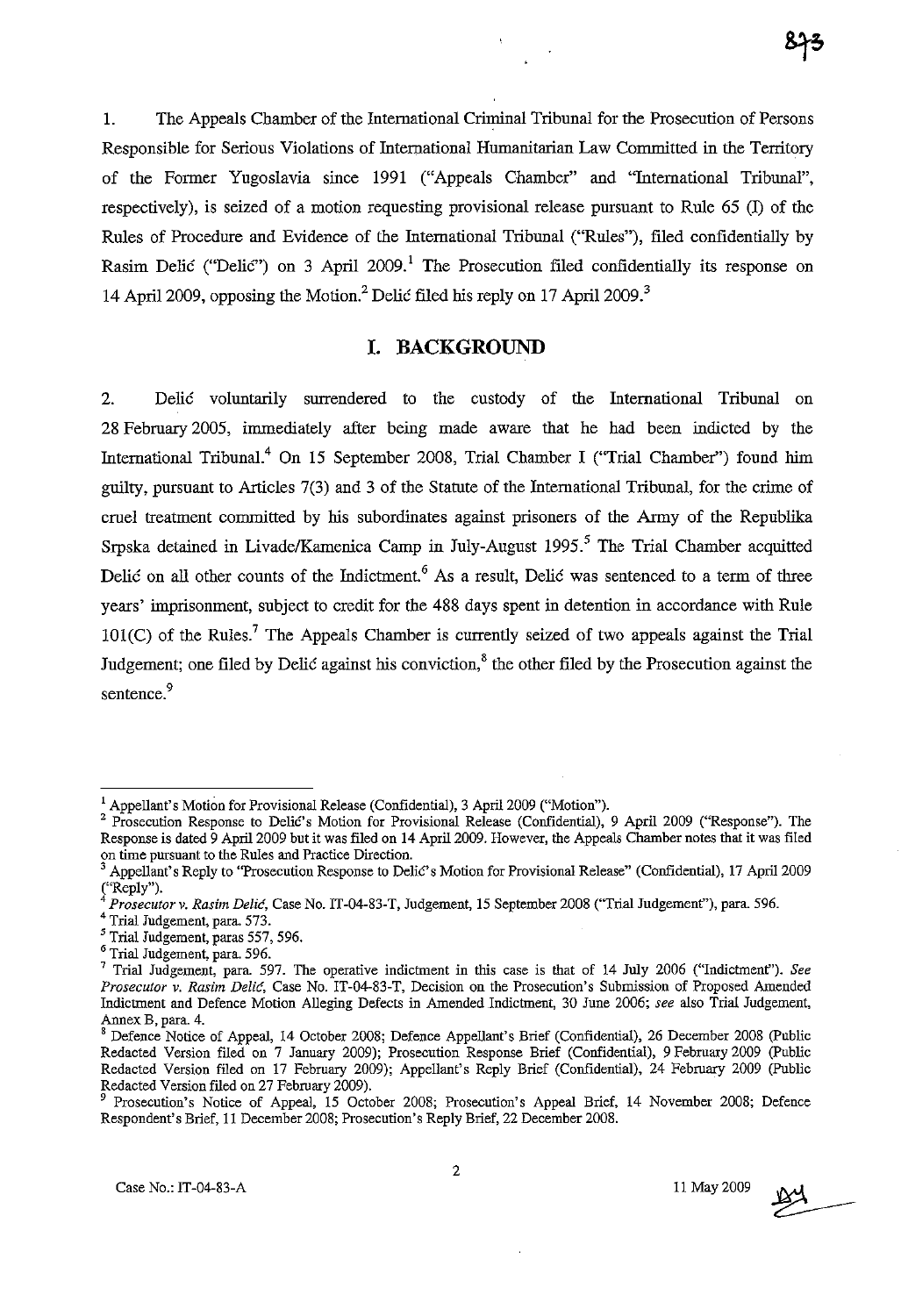3. In his Motion, Delic seeks provisional release for the remainder of the appeal proceedings.<sup>10</sup> He submits that he fully meets the requirements of Rule 65(I) of the Rules in that: (i) if released, he will appear at the hearing of the appeal and/or the judgement on appeal as determined by the Appeals Chamber;<sup>11</sup> (ii) he will not pose a danger to any victim, witness or other person if granted provisional release on appeal;  $^{12}$  (iii) "special circumstances" exist warranting such release in that he will have served two-thirds of his sentence as of  $14$  May  $2009$ .<sup>13</sup> Delic has submitted a guarantee from the Government of the Federation of Bosnia and Herzegovina ("BiH") undertaking to ensure that Delic will return to the International Tribunal's custody at a date set by the Appeals Chamber.<sup>14</sup> In addition, the Appeals Chamber also received a statement from the Dutch Ministry of Foreign Affairs that the Kingdom of the Netherlands does not have any objection to Delic's provisional release.<sup>15</sup> Finally, Delic requests the Appeals Chamber to relax the condition of reporting once a week to the local police as imposed by the Trial Chamber when granting his previous requests for provisional release during the pre-trial and trial proceedings.<sup>16</sup>

4. The Prosecution does not contest DeliC's assertion that he will pose no danger to any victim, witness or other person. Nevertheless, it opposes the Motion on the grounds that Delic: (i) fails to demonstrate that "special circumstances" exist warranting post-conviction provisional release; and (ii) violated the conditions of his last provisional release two days after arriving in Sarajevo.<sup>17</sup> Should the Appeals Chamber grant provisional release, the Prosecution argues it should impose the same condition of house arrest imposed after Delic breached the conditions of his last provisional' release.<sup>18</sup> The Prosecution further asserts that Delic's submission of duly returning to custody following the hearings held under Rule 4 of the Rules in Sarajevo does not demonstrate his compliance with the International Tribunal's orders, because he was in custody not on provisional release.<sup>19</sup> Delic replies that his breach of condition has been suitably dealt with and is of no relevance with regard to his present Motion. $^{20}$ 

- <sup>12</sup> Motion, para. 29.
- 13 Motion, para. 34. *See* also para. 19.
- <sup>14</sup> Motion, para. 27 and Confidential Annex A.

Case No.: IT -04-83-A 11 May 2009

3

 $10$  Motion, paras 2, 41.

<sup>&</sup>lt;sup>11</sup> Motion, para. 23.

<sup>&</sup>lt;sup>15</sup> Correspondence from Host Country Re: Provisional release Mr. Rasim Delić, 9 April 2009.

<sup>&</sup>lt;sup>16</sup> Motion, paras 39-40.

**<sup>17</sup> Response, para. 1.** 

**<sup>18</sup> Response. para. 2.** 

**<sup>19</sup> Response, para. 9.** 

<sup>&</sup>lt;sup>20</sup> Reply, paras 8-9. Delic sought leave to reply which the Appeals Chamber notes it was not necessary, because the **issue of the breach of condition was not a new one but rather an argument of the Prosecution made in response to the**  Motion *(see* Reply, paras 1-2).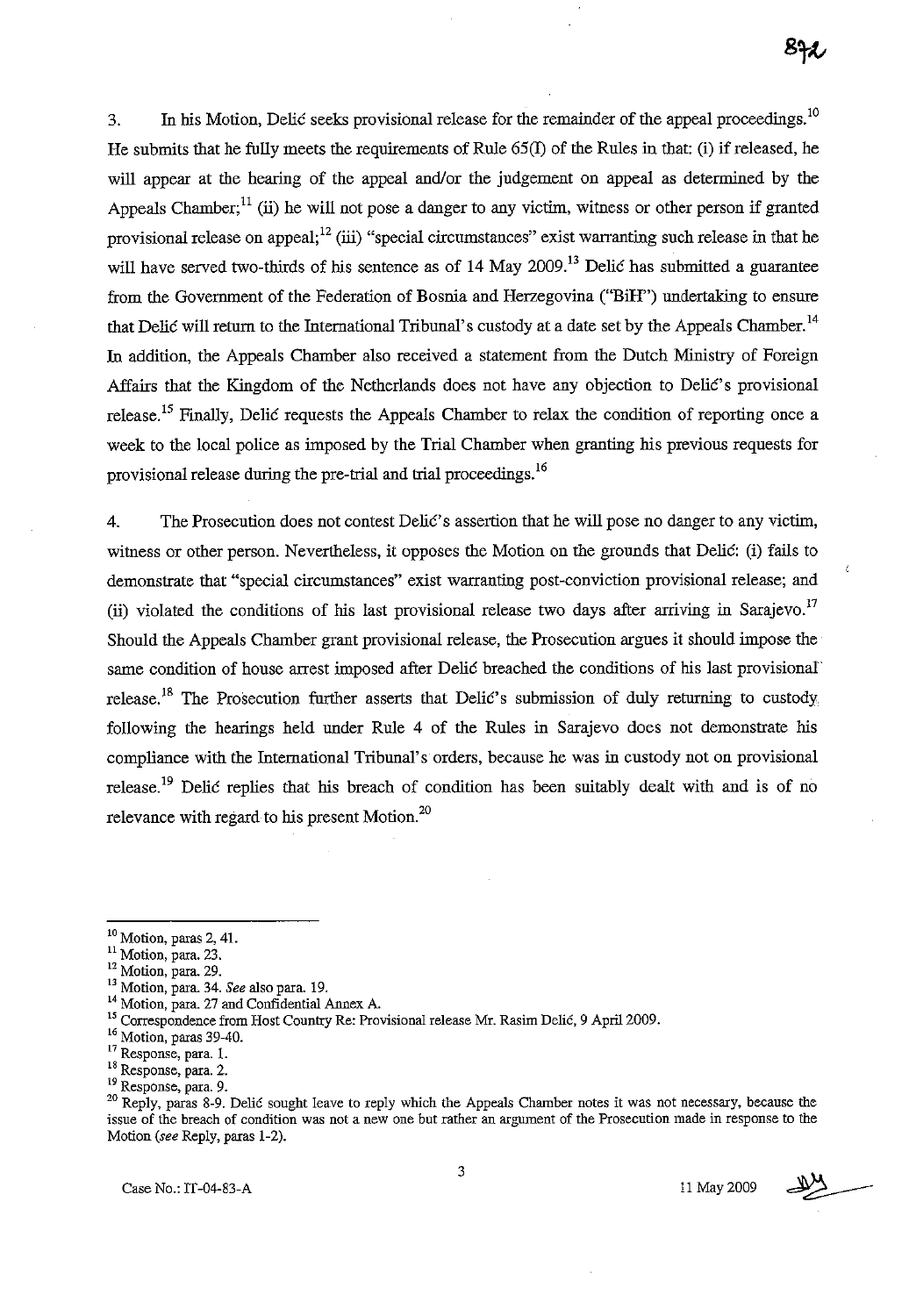## **II. APPLICABLE LAW**

5. Pursuant to Rnle 65(I) of the Rnles, a convicted person may bring an application seeking provisional release pending an appeal. By virtue of Rule 107 of the Rnles, the whole of Rnle 65 of the Rules applies *mutatis mutandis* to applications brought before the Appeals Chamber.<sup>21</sup> Rule 65(I) of the Rules thus provides that the Appeals Chamber may grant provisional release if it is satisfied that: (i) the appellant, if released, will either appear at the hearing of the appeal or will surrender into detention at the conclusion of the fixed period, as the case may be; (ii) the appellant, if released, will not pose a danger to any victim, witness or other person; and (iii) special circumstances exist warranting such release. These requirements must be considered cumulatively.<sup>22</sup> The Appeals Chamber recalls that "whether an applicant satisfies these requirements is to be determined on a balance of probabilities, and the fact that an individual has already been sentenced is a matter to be taken into account by the Appeals Chamber when balancing the probabilities".<sup>23</sup> Finally, the discretionary assessments of the requirements under Rule 65 of the Rules are made on a case-by-case basis.<sup>24</sup> The Appeals Chamber will consider Delic's submissions in connection with each of these criteria below.

### **III. PRELIMINARY ISSUE**

6. The Appeals Chamber notes that Delic's Motion and Reply and the Prosecution Response were filed confidentially. However, the parties failed to justify the confidential designation of their filings. Hence, the Appeals Chamber considers that the status of the present decision is public since no information of evidence of a confidential nature is referred to therein.<sup>25</sup>

<sup>&</sup>lt;sup>21</sup> See Prosecutor v. Milan Milutinović et al., Case No. IT-05-87-A, Decision on Vladimir Lazarević's Motion for Temporary Provisional Release on the Grounds of Compassion (Confidential), 2 April 2009 *("Milutinovic* Decision"), **para. 4;** *Prosecutor v. Ljube BoSkoski alid lohan Tarculovski,* **Case No. IT-04-82-A, Decision on Jahan Tarculovski's**  Motion for Provisional Release (Confidential), 18 December 2008 *("Tarculovski* Decision"), para. 3; *Prosecutor* v. *Pavle Strugar,* Case No. IT-01-42-A, Decision on the Renewed Defence Request Seeking Provisional Release on Compassionate Grounds (Public Redacted Version), IS April 2008 *("Strugar* Decision of IS April 2008"), para. 5; *Prosecutor v. Pavle Strugar,* **Case No. IT-Ol-42-A, Decision on Defence Request Seeking Provisional Release on the**  Grounds of Compassion (public Redacted Version), 2 April 2008 *("Strugar* Decision of 2 April 2008"), para. 3.

<sup>22</sup>*Tarculovski* Decision, para. 3; *Strugar* Decision of IS April 2008, para. 5; *Strugar* Decision of 2 April 2008, para. 3. *See* **also** *Prosecutor* **v.** *Enver HadZihasanovic and Amir Kubura,* **Case No.** *IT-01-47-A,* **Decision on Motion on Behalf of Enver HadZihasanovic for Provisional Release, 20 June 2007** *("Hadiihasanovic* **Decision"), para 8;** *Prosecutor* **v.**  *Radoslav Brdanin,* Case No. IT-99-36-A, Decision on Radoslav Brdanin's Motion for Provisional Release, 23 February 2007, para. 5.

**<sup>23</sup>***Milutinovic* **Decision, para. 4;** *Tarculovski* **Decision, para. 3;** *Strugar* **Decision of 15 April 2008, para. 5;** *Strugar*  Decision of 2 April 2008, para. 3.

**<sup>24</sup>***Milutinovic* **Decision, para. 4;** *Strugar* **Decision of 2 Apri12008, para. 11, referring to** *Prosecutor* **v.** *ladranko Prlic et*  al., Case No. IT-04-74-AR65.5, Decision on Prosecution's Consolidated Appeal Against Decisions to Provisionally Release the Accused Prlic, Stojic, Praljak, Petkovic and COric, 11 March 2008, para. 7.

<sup>&</sup>lt;sup>25</sup> The Appeals Chambers further notes that both past Trial Chamber provisional release decisions of 6 May 2005 and 23 November 2007, respectively were issued publicly. *See Prosecutor* v. *Rasim Delic,* Case No. IT-04-83-T, Decision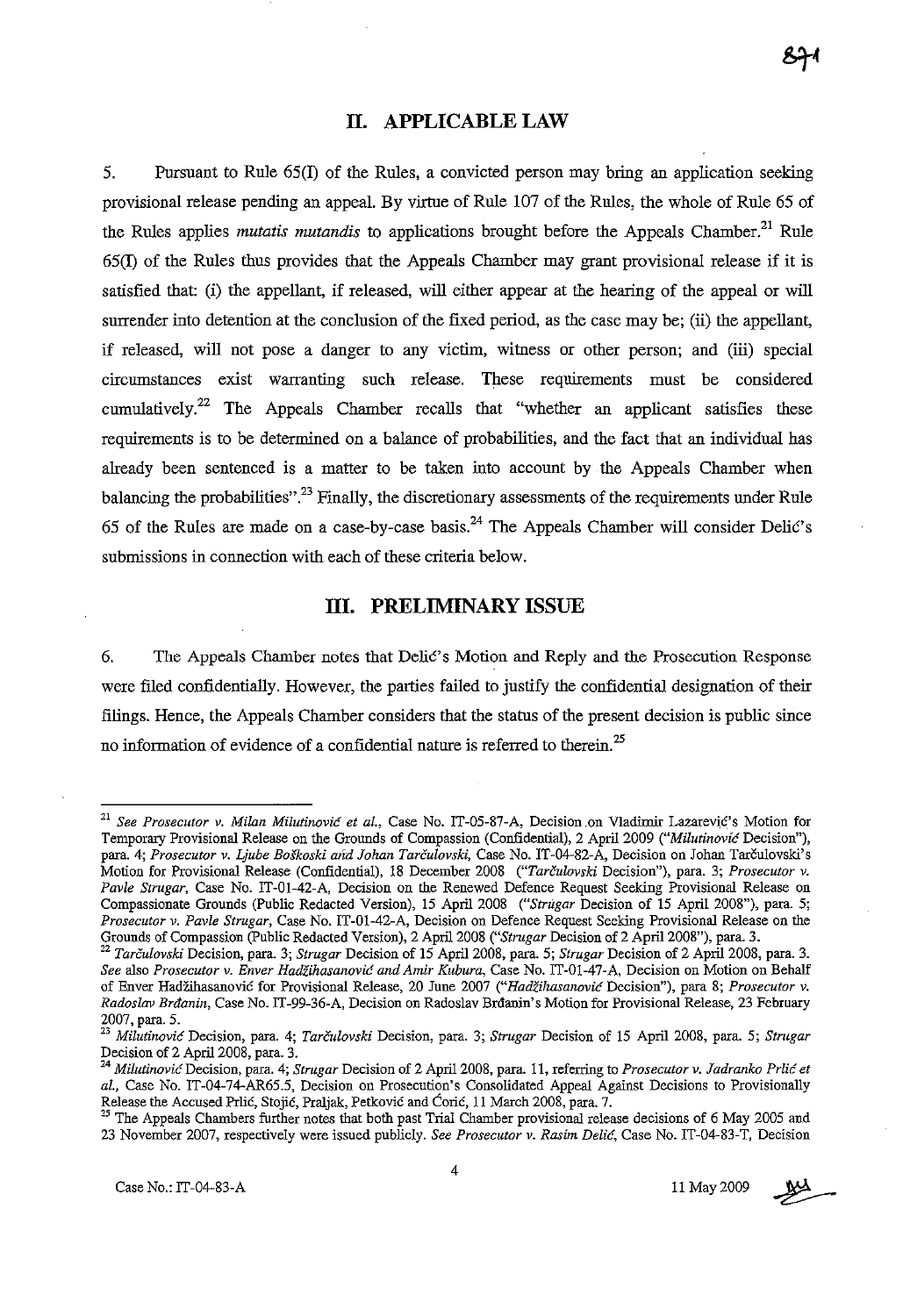## **IV. DISCUSSION**

# 1. Whether the appellant, if released, will either appear at the hearing of the appeal or will surrender into detention at the conclusion of the fixed period, as the case may be

7. Delie contends that he has always shown respect for the International Tribunal and that there are no reasons to suggest otherwise.<sup>26</sup> He submits that, as 14 of May 2009, he will have served 730 days out of the complete sentence of 1095 days imposed on him, that the remainder of his sentence is "not considerable", and thus "should not be considered as a factor creating a strong incentive to flee".<sup>27</sup> Delic "expressly undertakes to comply with any and all conditions which could be imposed by the Appeals Chamber and to be present for the hearing of the appeal and/or when the Appeals Chamber will render its Judgement".<sup>28</sup> The Prosecution responds that the assessment of Delic's flight risk must take into account both his history and the Prosecution's appeal against sentence.<sup>29</sup> Delic replies that it was never contended that the breach of condition during his previous provisional release created a risk that he would abscond.3o

8. The Appeals Chamber recalls that Delić has been convicted of a serious crime and sentenced to three years of imprisonment.<sup>31</sup> Given that the Prosecution appealed the sentence, this might give Delić an incentive to flee. However, the Appeals Chamber is of the view that three facts militate against that possibility. First, Delić voluntarily surrendered to the custody of the International Tribunal immediately after he was made aware of the Indictment against him, $32$  and voluntarily cooperated with the Prosecution prior to being indicted.<sup>33</sup> Second, he has a record of returning to custody after provisional release and, with one exception mentioned below, complying with other conditions set out by the Trial Chamber for that release.<sup>34</sup> Third, while Delić violated a condition of a previous provisional release (by discussing his case with someone other than his counsel) and as a result was placed under house arrest for the duration of the provisional release



**on Defence Request for Provisional Release, 6 May 2005;** *Prosecutor* **v.** *Rasim DeliG,* **Case No. IT-04-83-T, Decision**  on Defence Motion for Provisional Release, 23 November 2007 *("Delic* Decision of 23 November 2007"). **26 Motion, para. 25.** 

**<sup>27</sup> Motion, para 24, referring to** *Prosecutor v. Stanislav* **Galic, Case No. IT -98-29-A, Decision on Second Defence**  Request for Provisional Release of Stanislav Galić, para. 16.

Motion, para. 26.

 $29$  Response, paras 1, 8, 10.

<sup>&</sup>lt;sup>30</sup> Reply, para. 7.

<sup>&</sup>lt;sup>31</sup> Trial Judgement, para. 597.

<sup>32</sup> Trial Judgement, para. 573.

*<sup>33</sup> DelicDecision* of 23 November 2007, para. 7.

<sup>&</sup>lt;sup>34</sup> The Appeals Chamber notes that the Trial Chamber granted Delić provisional release, pending the commencement of his trial, from 6 May 2005 to 25 June 2007 *(see* Trial Judgement, Annex B, para. 8).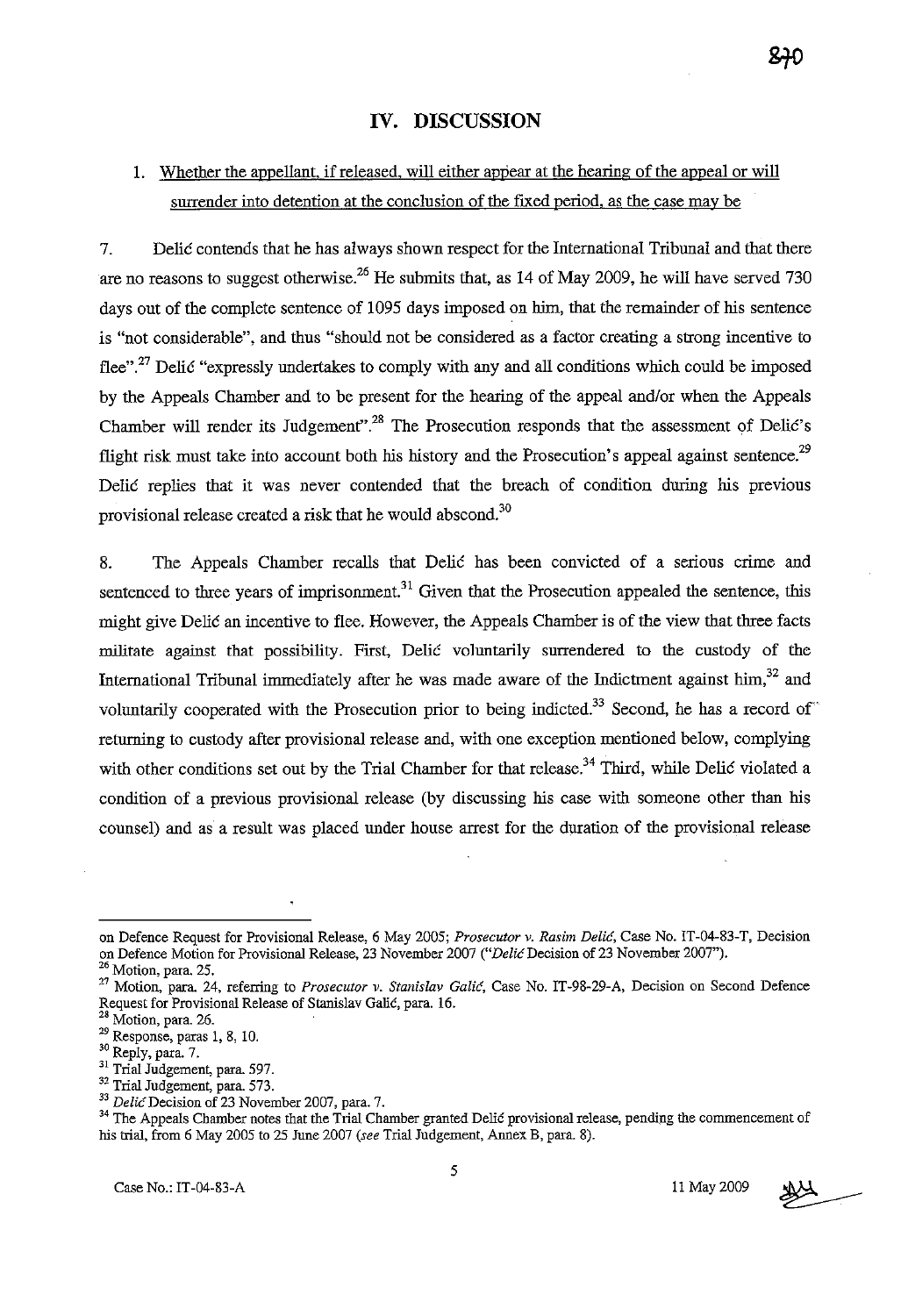period, there was no indication that he posed an increased risk of flight.<sup>35</sup> The Appeals Chamber thus finds that these facts suggest that, if granted provisional release, Delic would appear at the hearing of the appeal when required to do so.

9. In addition, the Appeals Chamber takes into account the Government of BiH's written guarantee that it will ensure DeliC's return to the International Tribunal's custody at a date determined by the Appeals Chamber.

10. In light of the foregoing, the Appeals Chamber is satisfied that Delic does not pose a flight risk and therefore meets the requirements of Rule  $65(I)(i)$  of the Rules.

2. Whether the appellant. if released. will not pose a danger to any victim. witness or other person

11. Delic submits that he will not pose a danger to any victim, witness or other person if granted provisional release and there is no basis for any such suspicion,<sup>36</sup> an assertion not contested by the Prosecution. He further contends that he has been granted provisional release during the pre-trial and trial proceedings and that, on each of those occasions, the Trial Chamber considered that he did not pose any danger to anyone.<sup>37</sup>

12. In the present case, the Appeals Chamber is satisfied that DeliC's past periods of provisional release were indeed without incident with regard to interfering with witnesses. Conceming the fact that he breached a condition of his last provisional release, the Appeals Chamber further notes that there was no indication that he contacted any witness<sup>38</sup>, nor that he endangered any victim or other person.

13. In light of the foregoing, the Appeals Chamber is satisfied that, if released, Delic will not pose a danger to victims, witnesses or other persons as required by Rule  $65(I)(ii)$  of the Rules.

#### 3. Whether "special circumstances" exist warranting such release

14. Delic argues that, having served two-thirds of his sentence as of 14 May 2009, he would be eligible for early release if an appeal from the Prosecution were not pending.<sup>39</sup> He submits that he meets all the requirements for such early release based on his conduct while in detention<sup>40</sup> and claims that the fact he would have served two-third of his sentence as of this date amounts to

*<sup>35</sup> Prosecutor* **v.** *Rasim* **Delic, Case No. IT -04-83-T, Decision on Prosecution Motion to Arrest the Accused Rasim**  Delie, 19 December 2007 *("Delie* Decision of 19 December 2007"). pp. 5-6.

Motion, paras 29-30.

**<sup>37</sup> Motion, para. 31.** 

<sup>&</sup>lt;sup>38</sup> See Delic Decision of 19 December 2007, p. 5.

<sup>&</sup>lt;sup>39</sup> Motion, paras 32-33.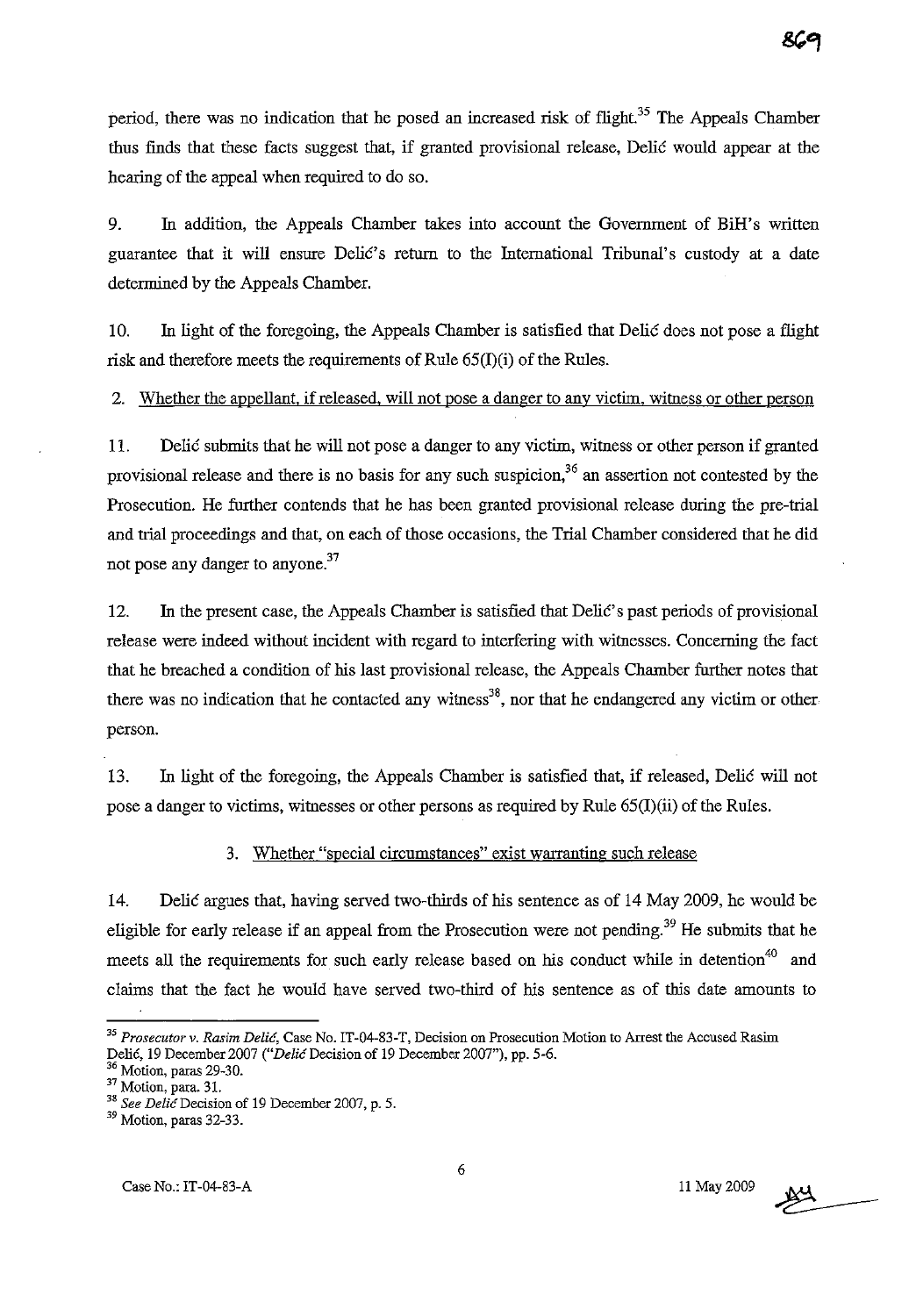"special circumstances warranting such release" within the meaning of the Rule  $65(I)(iii)$  of the Rules.<sup>41</sup> He further posits that, if he is not granted provisional release, there would be a "serious" risk" that he would spend more time in custody than required in the event his appeal is successful or the Prosecution appeal is dismissed.<sup>42</sup> Finally, he avers that the present case "is in all relevant respects indistinguishable" from the *Hadzihasanovic* case. 43

15. The Prosecution responds that, unlike *Hadžihasanović*, Delić demonstrated "unwillingness" to abide" by the conditions of his last provisional release, which does "give rise to concern" and should disqualify him from the extraordinary circumstance of post-conviction provisional release.<sup>44</sup> It further asserts that the Appeals Chamber cannot rely on Delic's promise that he will comply with any other conditions it might impose.<sup>45</sup>

16. Delic replies that he informed Dr. Haris Silajdžić that he was prohibited from discussing the case but that the latter "could not refrain from making polite inquiries relating to the trial generally".<sup>46</sup> Delić reiterates that he was punished for this breach but emphasizes that the provisional release was not terminated as requested by the Prosecution.<sup>47</sup> Finally, Delic contends that this incident has been snitably dealt with and is of no relevance with regard to the examination of the present Motion.<sup>48</sup>

17. The Appeals Chamber notes that a convicted person who has been detained for a period of time amounting to two-thirds of a sentence of imprisonment may be eligible for early release where there is no appeal.<sup>49</sup> Where there is an appeal pending, the Appeals Chamber recalls that detention for a substantial period of time may, depending on the circumstances of the case, nonetheless amount to a special circumstance within the meaning of Rule  $65(I)(iii)$  of the Rules.<sup>50</sup> This determination must be made on a case-by-case basis.<sup>51</sup>

42 Motion, para. 35. *See* also Reply, para. 8.

- 44 Response, paras 6-8 (internal quotations omitted).
- **45 Response, para. 8.**
- <sup>46</sup> Reply, para. 7.

*51 HadzihasanovicDecision,* **para. 13.** 

 $\frac{104}{100}$ 

 $40$  Motion, para. 33.

<sup>41</sup> Motion, para. 34, quoting *Prosecutor* v. *Miroslav Kvocka,* Case No. IT-98-30/l-A, Decision on the Request for Provisional Release, 17 December 2003 *("Kvocka* Decision"), p. 3 (internal quotations and emphasis omitted).

<sup>&</sup>lt;sup>43</sup> Motion, para. 37, referring to *Hadžihasanović* Decision, para. 13.

<sup>&</sup>lt;sup>47</sup> Reply, paras 6-7.

<sup>&</sup>lt;sup>48</sup> Reply, para. 8.

*<sup>49</sup> Hadzihasanovic* **Decision, para. 12, fn. 32.** 

*<sup>50</sup> Prosecutor* **v.** *Astrit Haraquija and Bajrush Morina,* **Case No. IT-04-88-R77.4-A, Decision on Motion of Bajrush**  Marina for Provisional Release, 9 February 2009 *("Marina* Decision"), para. 10; *Hadzihasanovic* Decision, para. 13; *Prosecuror* v. *Mile MrkfiC and Veselin SijivanCanin,* Case No. *IT-95-13/I-A,* Decision on the Motion of Veselin SljivanCanin for Provisional release, 11 December 2007, p. 3; *Kvočka* Decision, p. 3.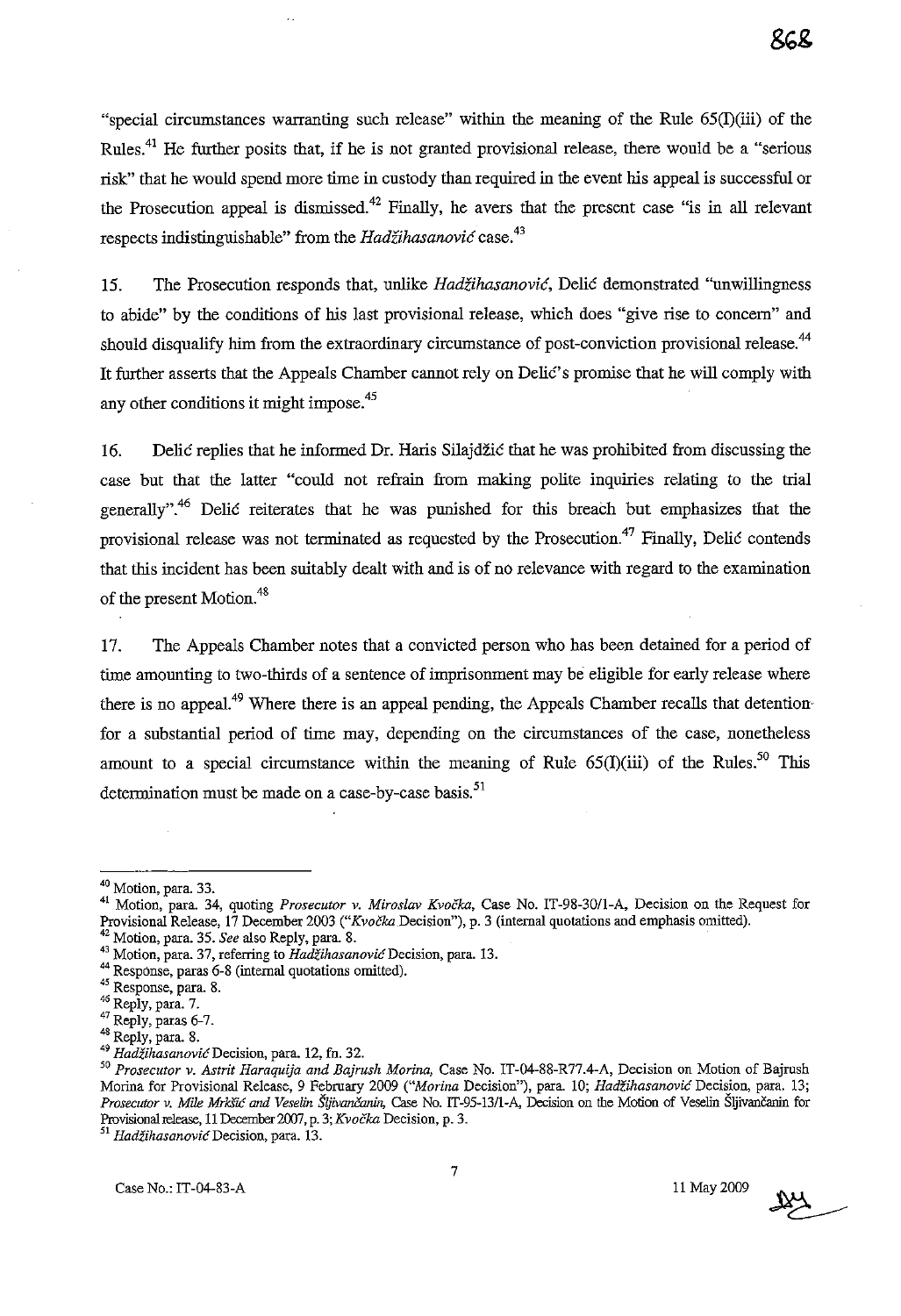18. In light of the fact that an appeal date has not yet been set, that Delic's past periods of provisional release, with one exception, have not given rise to any concern, and taking into account his good behaviour whilst in detention and the fact that, by 15 May 2009, he will have served twothirds of his sentence,<sup>52</sup> the Appeals Chamber finds that special circumstances under Rule 65(I)(iii) of the Rules have been established.

19. In light of the foregoing, the Appeals Chamber finds that Delic has satisfied all the conditions necessary for the granting of provisional release under Rule 65(1) of the Rules.

# **V. CONDITIONS OF PROVISIONAL RELEASE**

20. The Appeals Chamber turns to examine the Parties' submissions concerning the conditions of Delic's provisional release. With regard to the Prosecution's request that the house arrest imposed on Delic after he breached the conditions of his last provisional release be imposed in the present case,<sup>53</sup> the Appeals Chamber finds that the breach occurred during a specific context, has been sanctioned accordingly, and that there is therefore no reason to impose house arrest in the present circumstances. However, the Appeals Chamber recalls that any subsequent breach of the conditions of provisional release could justify the termination thereof. With regard to Delic's request that he should only be ordered to report once a month to the local police in Visoko instead of every week as previously imposed on him,  $54$  the Appeals Chamber does not consider that the reasons invoked by Delic, namely his eligibility for early release and the likely duration of the period of provisional release, warrant a variation of the conditions previously imposed on him.

## **VI. DISPOSITION**

21. For the foregoing reasons and pursuant to Rule 65(1) of the Rules, the Appeals Chamber **GRANTS** the Motion in part, and

**ORDERS** that Delic be provisionally released pending the hearing of his appeal under the following terms and conditions:

a. As soon as practicable, Delic shall be transported to Schiphol airport in the Netherlands by the Dutch authorities;



<sup>52</sup> The Office of Legal Aid and Detention Matters confirmed that Delić would have had served two-thirds of his sentence by 15 May 2009.

**<sup>53</sup> Response, para. 2.** 

 $54$  Motion, paras 39-40.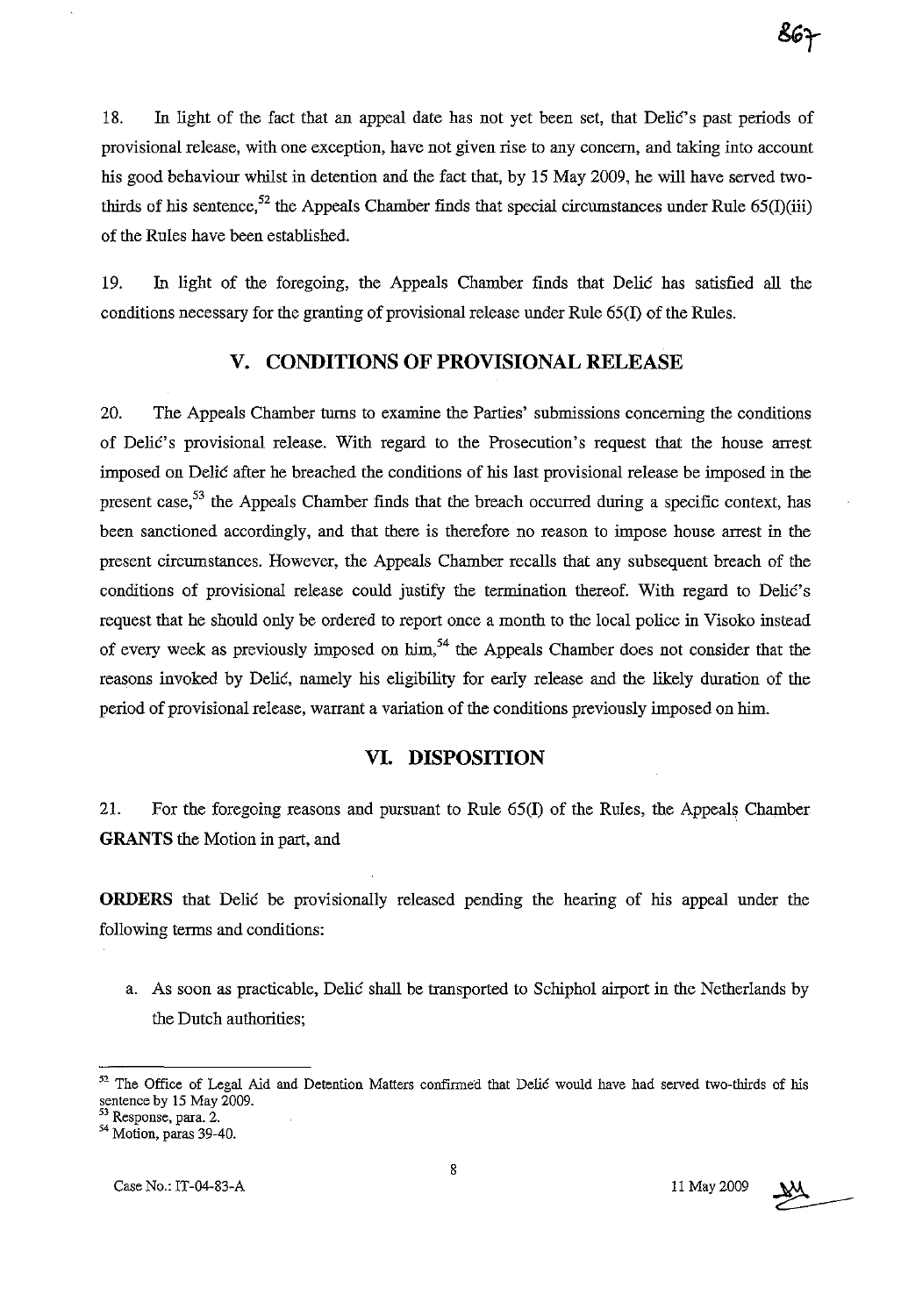- b. At Schiphol airport, Delic shall be provisionally released into the custody of a designated official of the Government of BiH, who shall accompauy Delic for the remaiuder of his travel to BiH and his place of residence therein;
- c. On his return flight, Delic shall be accompanied from his place of residence in BiH by a designated official of the BiH Government, who shall deliver Delic to the custody of the Dutch authorities at Schiphol airport; the Dutch authorities shall then transport Delic back to the United Nations Detention Unit ("UNDU") in The Hague; and
- d. During the period of his provisional release, Delic shall abide by the following conditions, and the authorities of BiH, including the local police, shall ensure compliance with such conditions. Delic shall
	- i. provide (a) the address at which he will be staying in Sarajevo and (b) the address at which he will be residing in Vikoso, to the BiH Ministry of Justice ("Ministry of Justice") aud the Registry of the International Tribunal before leaving the UNDU in The Hague;
	- ii. remain within the confines of the municipalities of Sarajevo and Visoko;
	- iii. surrender his passport to the Ministry of Justice;
	- iv. report weekly to the police in Visoko at the local police station to be designated by the Ministry of Justice;
	- v. consent to having the Ministry of Justice check with the local police about his presence aud to the making of occasional, unannounced visits upon Delic by the Ministry of Justice or by a person designated by the Registry of the International Tribunal;
	- vi. not have auy contact whatsoever or in auy way interfere with auy victim or witness or otherwise interfere in any way with the proceedings or the administration of justice;
	- vii. not discuss his case with auyone, including the media, other thau with his counsel;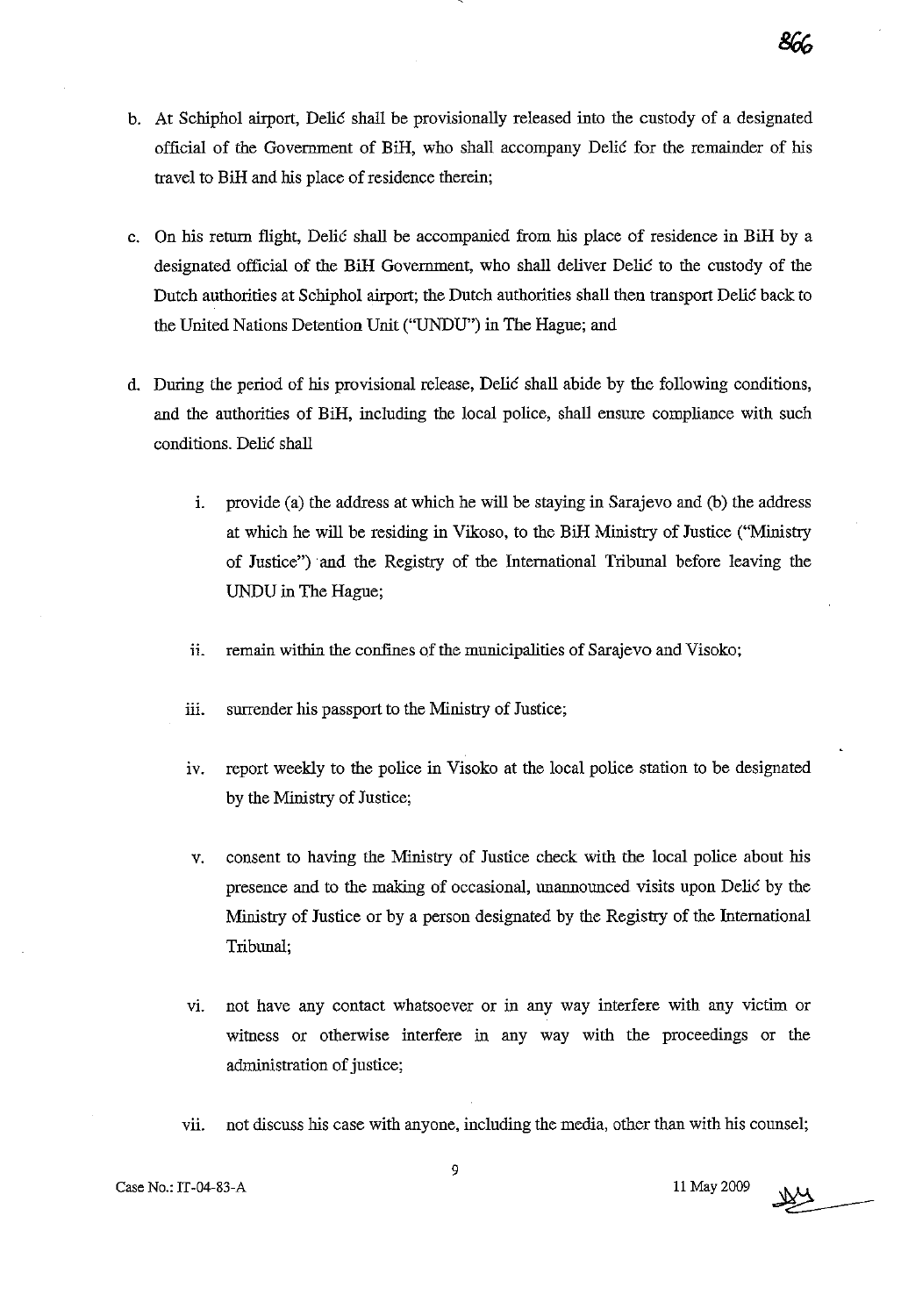- viii. continue to cooperate with the International Tribunal;
	- ix. comply strictly with any requirements of the authorities of the BiH necessary to enable them to comply with their obligations under this Decision and their guarantees; and
	- x. comply strictly with any further order of the Appeals Chamber varying the terms of or terminating his provisional release.

**REQUIRES** the Government of BiH to assume responsibility as follows:

- a. by designating an official of the BiH Government into whose custody Delie shall be provisionally released and who shall accompany Delie from Schiphol airport to his place of residence in Visoko, and notifying, as soon as practicable, the Appeals Chamber and the Registry of the International Tribunal of the name of the designated official;
- b. for the personal security and safety of Delić while on provisional release;
- c. for all expenses concerning transport of Delie from Schiphol airport to his residence in Visoko and back;
- d. for all expenses concerning accommodation and security of Delic while on provisional release;
- e. at the request of the Appeals Chamber or the Parties, to facilitate all means of cooperation and communication between and among the Appeals Chamber and the Parties and to ensure the confidentiality of any such communication;
- f. to submit a written report to the Appeals Chamber every week as to the compliance of Delie with the terms of this Decision;
- g. to arrest and detain Delić immediately should he breach any of the conditions of this Decision; and
- h. to report immediately to the Appeals Chamber any breach of the conditions set out above.<br>  $10$ <br>
Case No.: IT-04-83-A  $11$  May 2009

ጻራ<